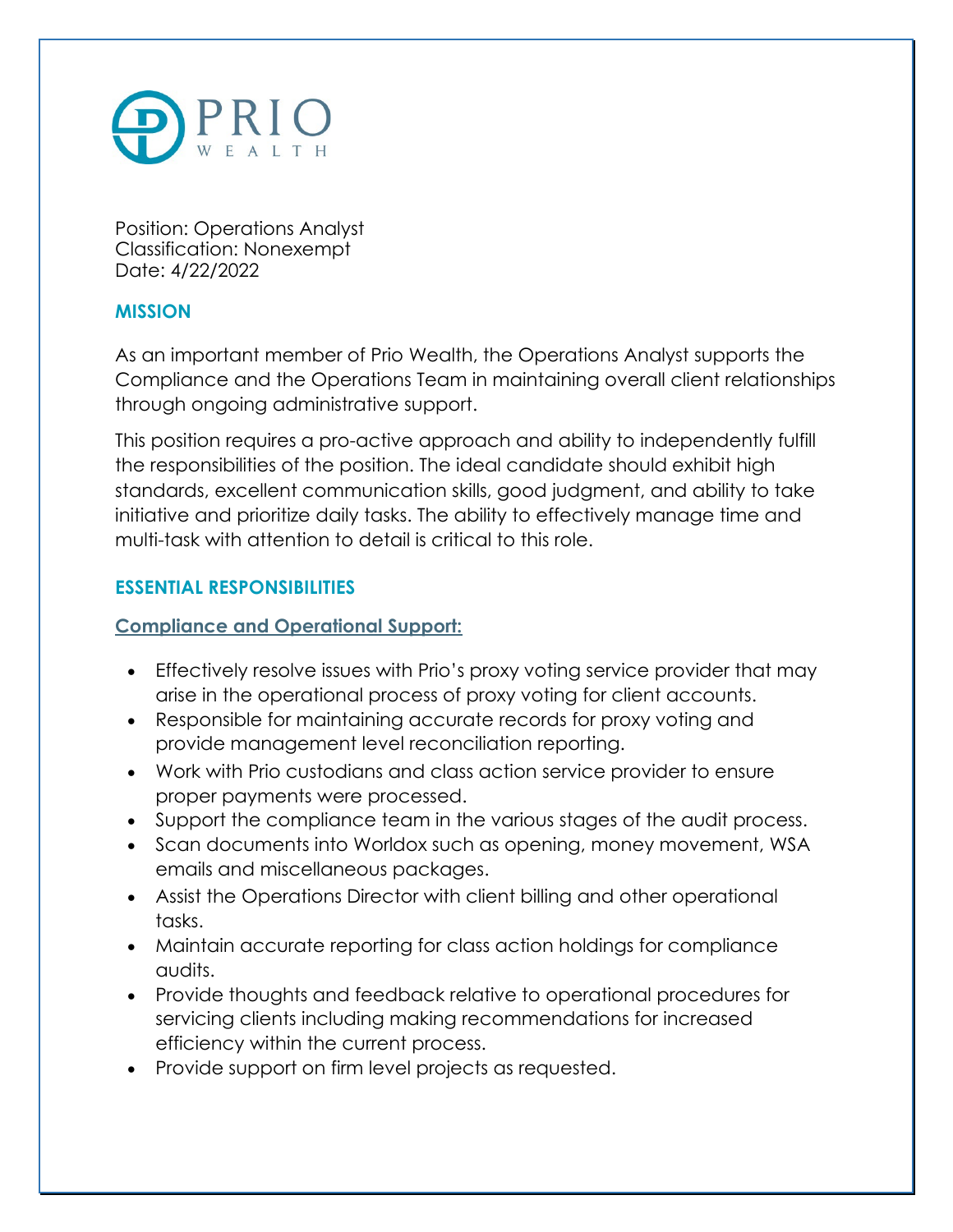### **QUALIFICATIONS**

#### **Experience and Education:**

- A Bachelor's degree required.
- Knowledge and/or experience in the financial sector (internships).

### **Skills and Knowledge:**

- Demonstrates analytical ability, good judgement, problem solving, responsibility, personal integrity, and can manage confidential information daily.
- A self-starter with a strong sense of ownership, positive professional attitude, and demeanor.
- Proficient in Microsoft Office (Word, PowerPoint, and Outlook).
- Advanced Microsoft Excel knowledge including VLOOKUP, Pivot Tables, SUMIF, COUNTIF preferred.
- Understanding of relational databases, a plus.
- Excellent client service, oral and written communication skills.
- Professional and articulate with strong attention to detail.
- Ability to work efficiently, effectively, and independently to see projects through to conclusion.
- Excellent time management, strong organizational skills, ability to prioritize multiple tasks and anticipate potential problems.

*Roles and responsibilities can often be expanded to accommodate changing business conditions and goals, as well as to tap into the skills and talents of the individuals in the company. Accordingly, associates may be asked to perform duties that are outside the specific functions that are listed.* 

*Prio Wealth is an equal opportunity employer, and all qualified applicants will receive consideration for employment without regard to race, color, religion, gender, national origin, age, genetic information, creed, marital status, sexual orientation, gender identity, disability status, protected veteran status, or any other protected status under federal, state, or local law.* 

## **ABOUT PRIO WEALTH**

When we founded Prio Wealth (formerly Seaward Management) 34 years ago, we looked to give our clients advice that worked for them and their goals. We built our registered investment advisory firm to help them make the most from their money. Fast-forward three decades and we are still focused on individualized wealth management but with a wider view. We have learned from our clients that making financial decisions is even more about life – and less about money – than we thought.